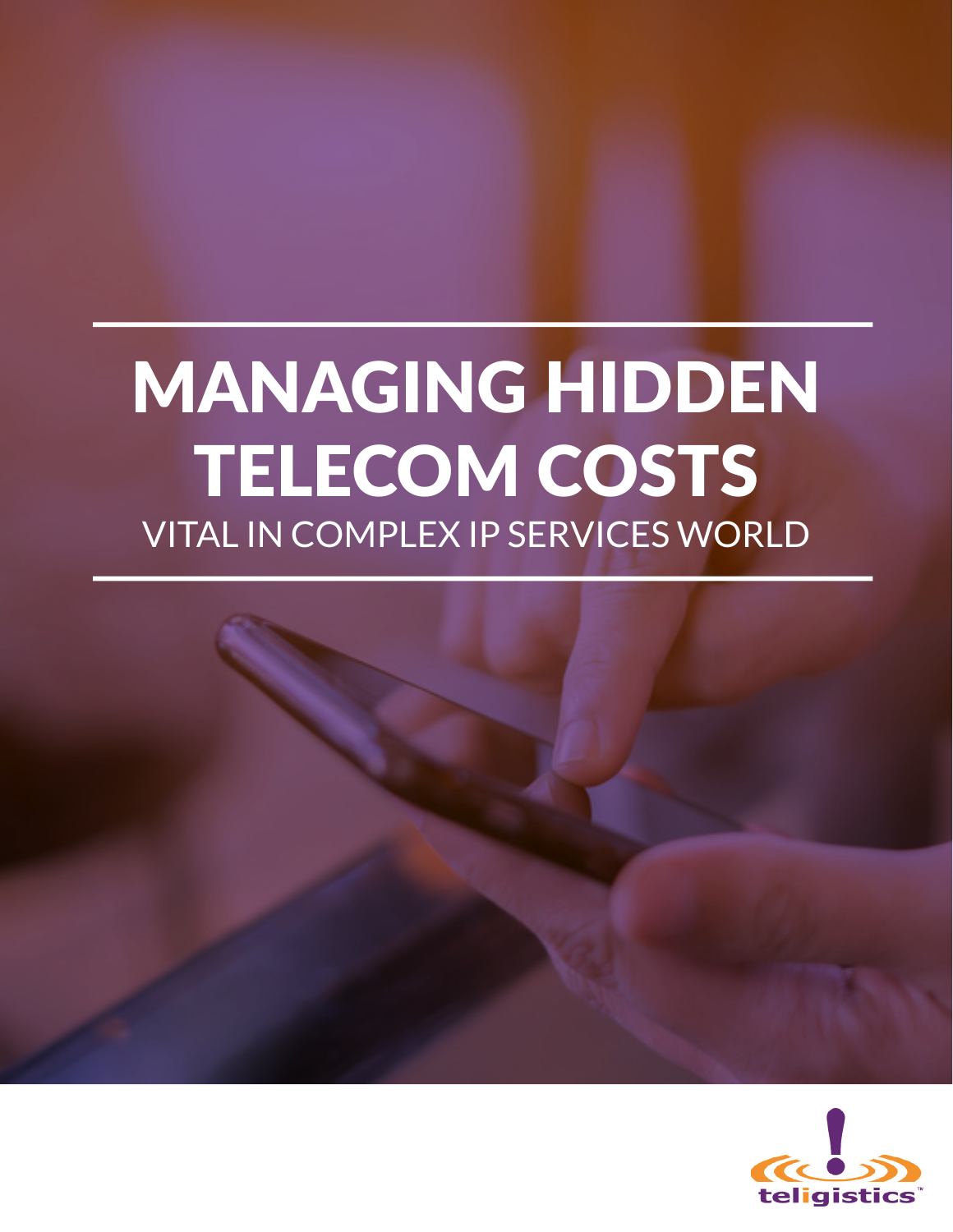<span id="page-1-0"></span>

Gaining visibility into telecom assets, services and use traits can be a complex and sometimes overwhelming process. The issue is so acute that the AOTMP is calling for standardization in the telecom expense management sector. AOTMP believes that greater standardization will help address the fact that heavy competition in the telecom sector makes it diffcult for organizations to adequately identify the best solutions for their needs.

Telecom services are, on their own, incredibly complex. If the market behind managing them is similarly diffcult to analyze effectively, businesses can be left in a challenging situation. The good news is that leading TEM providers are building their technology around demystifying technology and creating transparency within the telecom environment. This goal of visibility is critical not only for expense management, but also to maximize ROI and ensure technologies are actually delivering value.

An AOTMP study found that global spending on telecom services is \$1.5 trillion, but only a quarter of businesses are actually using technologies to manage their expenses. This is particularly problematic as many telecom costs can slip under the radar in an increasingly complex industry. Three areas where hidden costs may be lurking are within your IP-based services, in unused services and through unnecessary hardware.



## HIDDEN COSTS IN IP SERVICES

Today's telecom world is flled with services that use the internet to handle everything from voice and data to fax and messaging services. In many cases, these solutions bring together multiple distinct services into a unifed communications suite, create a sense of simplicity for businesses that want to package their solutions together into a more cohesive payment model. However, these strategies often focus heavily on the service being delivered, not the total cost of ownership associated with maintaining telephony systems over IP connections.

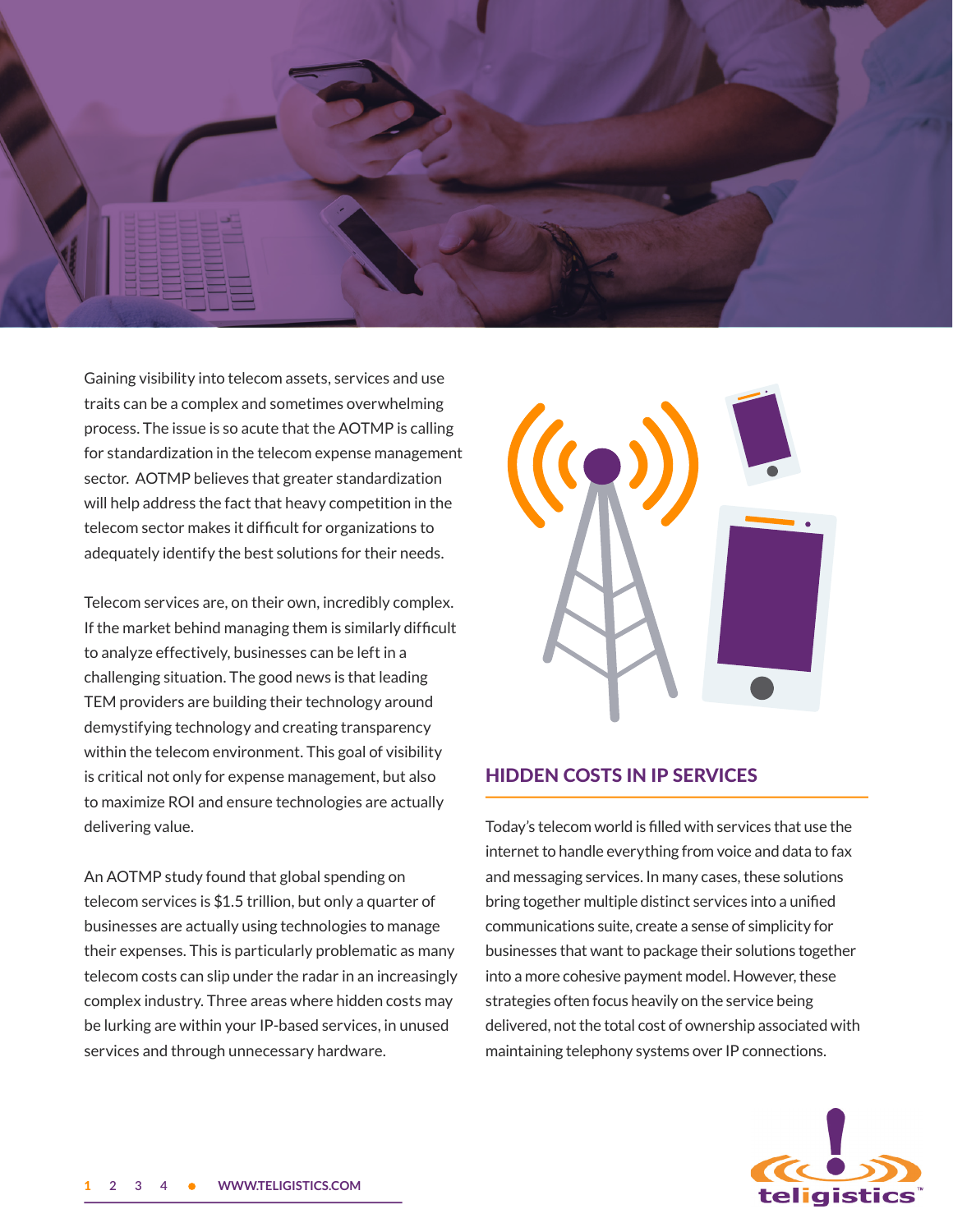<span id="page-2-0"></span>

Bandwidth, in particular, stands out as a signifcant cost. The move to VoIP came with promises of reduced expenses because organizations could make long-distance and international calls over the internet, eliminating the high fees for land lines. Similarly, videoconferencing reduces the need for travel and hosting the underlying hardware behind these services in a third-party data center diminishes the capital expenses of getting everything set up.

The problem with all of this is that moving these services to the internet makes businesses more dependent on their WAN systems, which also happens to typically be the most limited enterprise connection and most expensive to upgrade. As voice use increases, companies ramp up their WAN subscriptions because of call quality issues. When video conferences buffer, they make similar upgrades. Before long, businesses are left spending heavily on bandwidth without clear visibility into exactly how much throughput capacity they need at



any given time.

Bandwidth isn't the only unpredictable and diffcult-tomonitor cost associated with IP services. Companies must also contend with disruption when they change vendors, the possible need to pay for mobile data capacity when employees work on their personal mobile devices and similar expenses that come when moving away from traditional services. These hidden costs aren't enough to make IP services prohibitive, but they are signifcant enough that businesses need to get them under control to avoid excess and wasteful spending.

## UNUSED SERVICES

This issue extends back to the bandwidth problem, but also includes a wide range of other areas of concern that arise as the lines between telephony and IT services blur. In many cases, an organization will invest in a set of communications apps or services they want users to take advantage of, only to have a small portion of employees fully leverage the technology. In other instances, a company may be so bogged down maintaining day-to-day operations that they neglect to properly remove users from software service licenses associated with the telecom plan. Sometimes, a company simply maintains a buffer of network capacity or service licenses to handle demand without taking a comprehensive approach to evaluating how much excess is

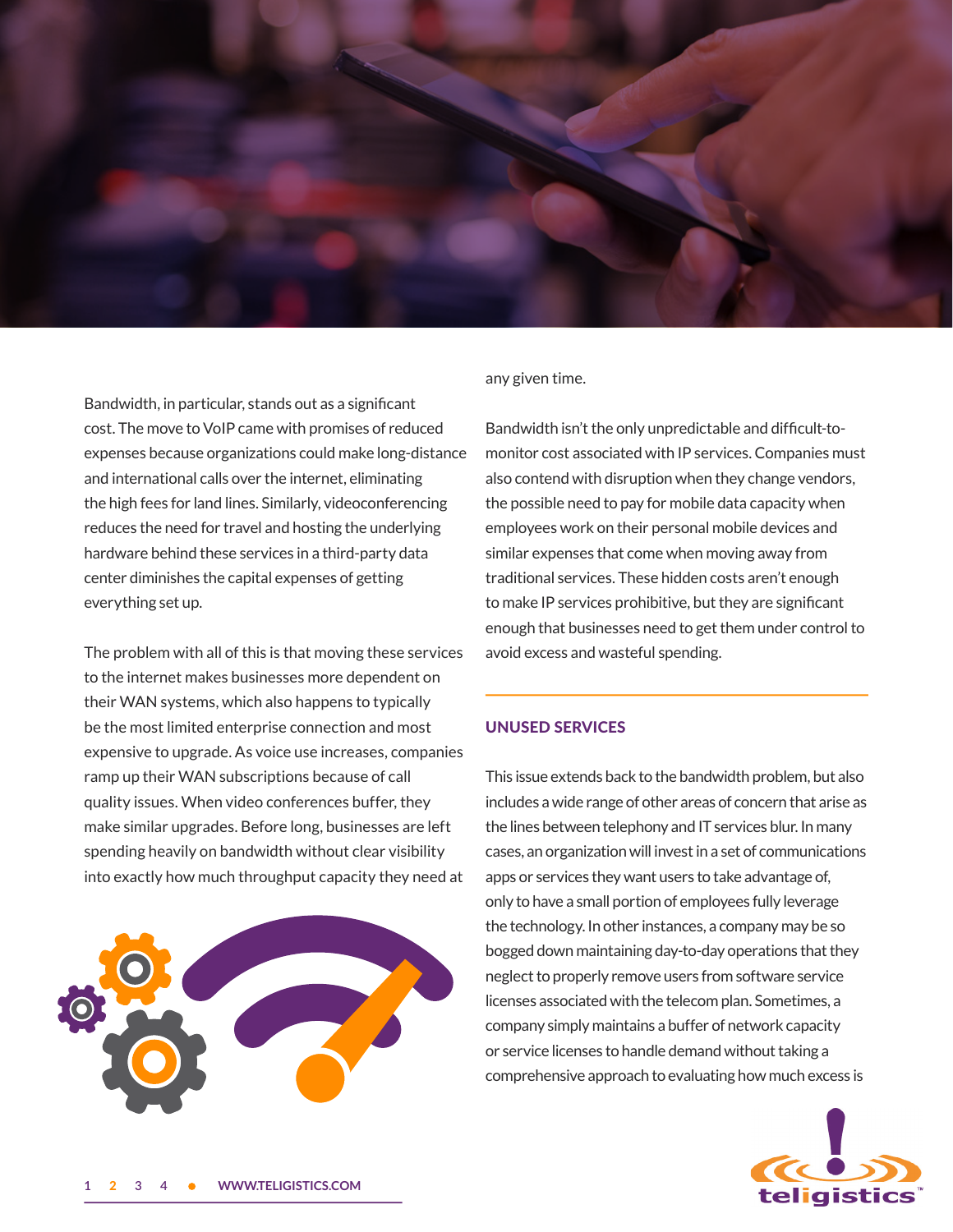<span id="page-3-0"></span>

#### really necessary.

Regardless of the reason for a service going unused, the costs of this neglect can add up quickly. Businesses must gain visibility into their full telecommunications confguration, including understanding how users leverage the technology, so they can right-size their service environment and keep costs from escalating.

## UNNECESSARY HARDWARE

The telecom industry has entered an era of specialization. Devices with the ability to handle voice and video calls have proliferated to such a degree that businesses rarely need to keep traditional handsets around. However, organization do have an opportunity to invest in endpoints that offer specialized functionality for specifc use cases. These include:

- Conferencing-focused endpoints built with highquality microphones and speakers.
- Integrated handsets that provide data from backend apps to users while they are on the phone.
- Wide-lens videoconferencing systems that make it easy for participants to see the whole room.

These types of solutions can be invaluable to a business as long as they are used frequently enough to justify the cost. Purchasing an expensive teleconferencing setup isn't going to be useful if the conference room is rarely



used because workers are hopping on their mobile phones for calls. However, these personal devices create a problem of their own. As organizations work to manage their confgurations and rely on personal devices to replace dedicated work hardware, there can be demand for businesses to subsidize the cost of personal devices, a process that can create plenty of management overhead.

Telephony services may be going digital, but businesses can't afford to neglect hardware along the way.

### **COMBATING HIDDEN TELECOM COSTS**

TEM solutions play a critical role in helping organizations identify hidden costs, pin down why those expenses are emerging and deal with the root cause. A TEM system serves as a one-stop configuration management tool

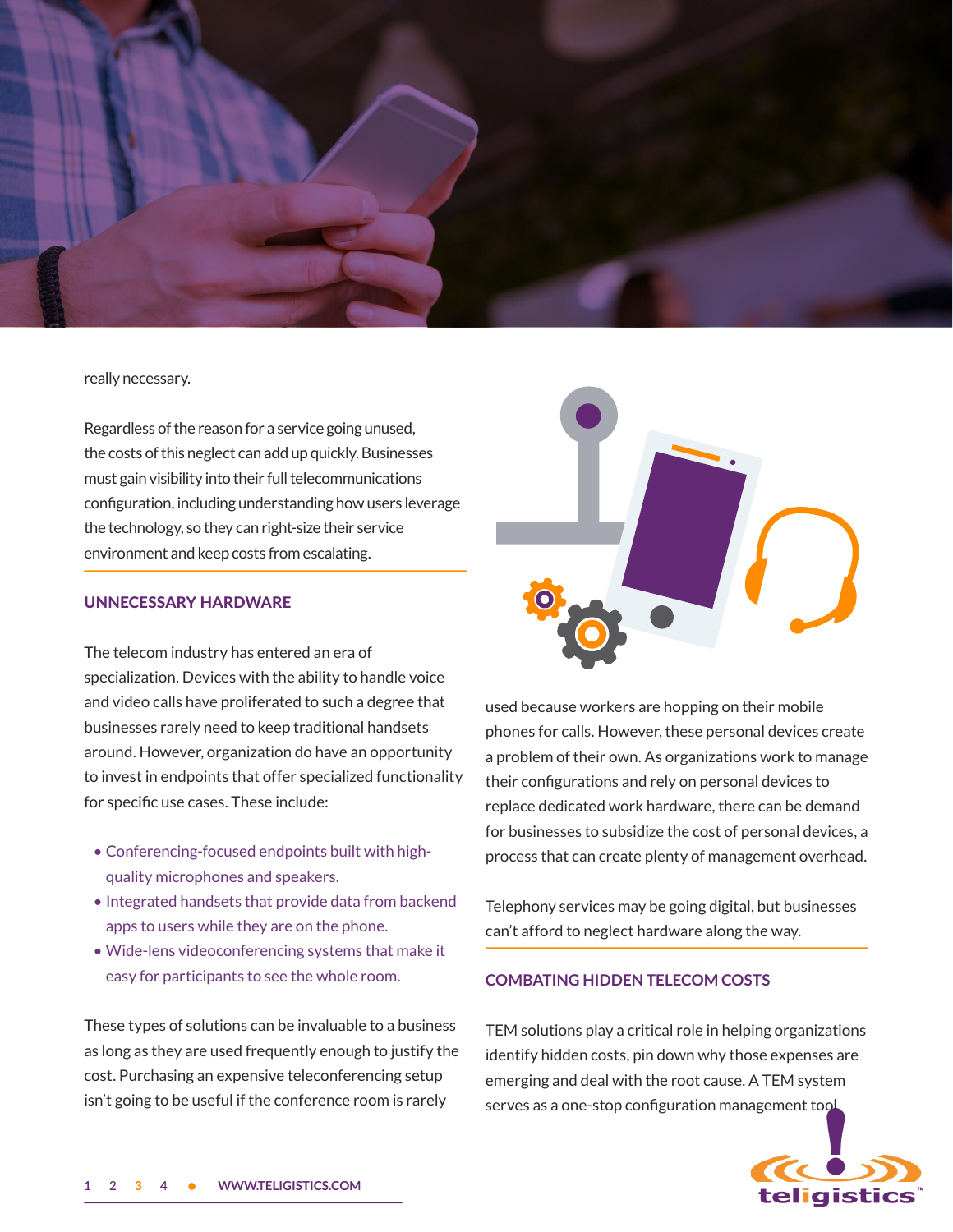<span id="page-4-0"></span>

where organizations can track all of the services and endpoints within their telecommunications system and understand exactly what they are being charged for at any given time. The technology offers considerable cost savings opportunities by helping companies simplify what is typically a complex billing situation.

**As telecom systems become more complex and essential in the modern enterprise, organizations must work to understand their spending at a deeper level. At Teligistics, we offer a full suite of TEM solutions to give companies the visibility they need to not only identify hidden telecom costs, but also address the underlying issues causing the expenses to emerge.**